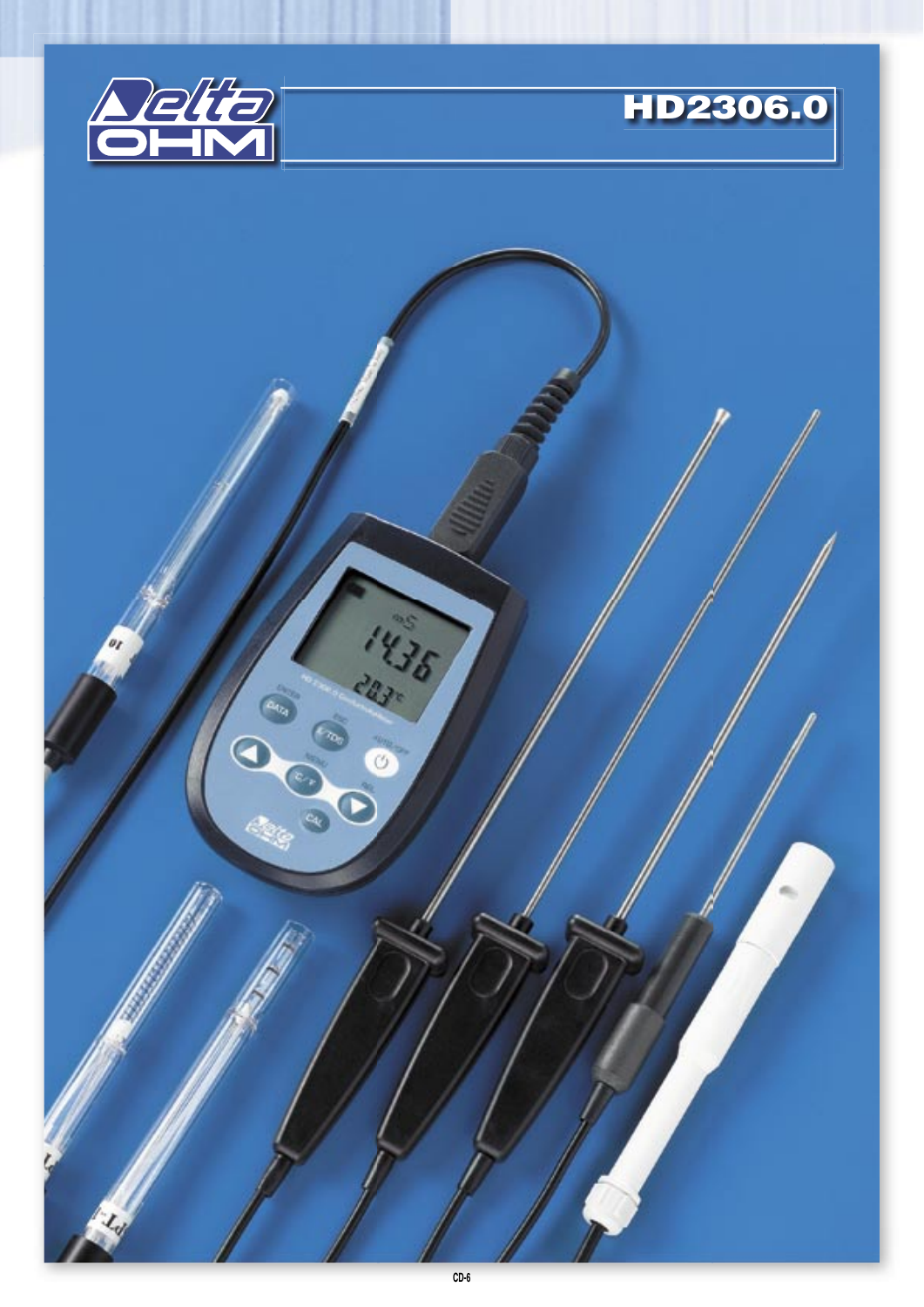# **CONDUCTIVITY METER - THERMOMETER HD2306.0**

The **HD2306.0** is a portable instrument with a large LCD display. It measures conductivity, liquid resistivity, total dissolved solids (TDS), and salinity using combined 4-ring and 2-ring conductivity/temperature probes. Temperature only is measured by Pt100 or Pt1000 immersion, penetration or contact probes.

The probe calibration can be performed automatically in one or more than one of the 147μS, 1413μS, 12880μS or 111800μS/cm conductivity calibration solutions. The temperature probe is fitted with an automatic detection module, with the factory calibration settings already being memorized inside.

The *Max. Min* and *Avg* function calculates the maximum, minimum or average values.

Other functions include: the relative measurement REL, the Auto-HOLD function, and the automatic turning off which can also be disabled.

# **The instrument has IP67 protection degree.**

# **INSTRUMENT TECHNICAL CHARACTERISTICS**

Instrument Dimensions (Length x Width x Height) 140x88x38mm Weight 160g (complete with batteries) Materials ABS<br>Display 2x41/ 2x41⁄2 digits plus symbols Visible area: 52x42mm

Operating conditions Working temperature -5...50°C<br>Storing temperature -25...65°C Storing temperature<br>Working relative humidity **Protection degree IP67**

0...90%RH without condensation

## Batteries 31.5V type AA batteries<br>
200 hours with 1800mAh and 200 hours with 1800mAh 200 hours with 1800mAh alkaline batteries Power absorbed with instrument off 20μA

### Connections

Power

Conductivity input/temperature probes 8-pole male DIN45326 connector

# Measurement of conductivity by Instrument

| Resolution with K cell=0.1 | $0.01\mu S$ in range $0.0019.99\mu S$ |
|----------------------------|---------------------------------------|
| Measurement range          |                                       |
| (K cell=1) / Resolution    | $0.0199.9\mu S/0.1\mu S$              |
|                            | $2001999\mu S/1\mu S$                 |
|                            | 2.0019.99mS / 0.01mS                  |
|                            | 20.0199.9mS / 0.1mS                   |
| Accuracy (conductivity)    | $\pm 0.5\% \pm 1$ digit               |
|                            |                                       |

| TECHNICAL DATA OF PROBES AND MODULES EQUIPPED WITH INSTRUMENT |                                                                                                 |                                                                                                                                                                                                                                                                                                                                                                     |  |  |
|---------------------------------------------------------------|-------------------------------------------------------------------------------------------------|---------------------------------------------------------------------------------------------------------------------------------------------------------------------------------------------------------------------------------------------------------------------------------------------------------------------------------------------------------------------|--|--|
| 2 and 4 electrode conductivity probes                         |                                                                                                 |                                                                                                                                                                                                                                                                                                                                                                     |  |  |
| <b>ORDER CODES</b>                                            | <b>MEASUREMENT</b><br><b>RANGE</b>                                                              | <b>DIMENSIONS</b>                                                                                                                                                                                                                                                                                                                                                   |  |  |
| SP06T                                                         | $K=0.7$<br>$5\mu$ S200mS/cm<br>$090^{\circ}C$<br>4-electrode cell<br>in Pocan/Platinum          | 156<br>$\frac{20}{2}$<br>16 <sub>l</sub><br>50<br>$\mathbf{I}$<br>$L=1.5m$<br>217<br>$\bigcirc$<br>$\overline{\phantom{a}}$<br>$\sqrt{012}$<br>$D=5$<br><b>EXAMPLE</b><br>拒<br>41. 11                                                                                                                                                                               |  |  |
| SPT01G                                                        | $K=0.1$<br>$0.1 \mu S 500 \mu S/cm$<br>$0 80^{\circ}C$<br>2-electrode cell<br>in Glass/Platinum | 35<br>120<br>$L=1.5m$<br>$\circ$ . The set of $\circ$<br>$\overline{1}$<br>$D = 5.5$<br><b>MMMT</b><br>⊫                                                                                                                                                                                                                                                            |  |  |
| SPT1                                                          | $K=1$<br>$10\mu$ S10mS/cm<br>050°C<br>2-electrode cell<br>in Epoxy/Graphite                     | 120<br>72<br>$L=1.5m$<br>의<br>€<br>$D = 5.5$<br><b>TANANATE</b><br>胆                                                                                                                                                                                                                                                                                                |  |  |
| SPT1G                                                         | $K=1$<br>10µS10mS/cm<br>080°C<br>2-electrode cell<br>in Glass/Platinum                          | 130<br>35<br>$L=1.5m$<br>$\sim$<br>$\overline{\phantom{0}}$<br>$D = 5.5$<br><b>TANANAT</b><br>昛<br>$\mathcal{C}[\mathcal{A}]$ .                                                                                                                                                                                                                                     |  |  |
| SPT10G                                                        | $K=10$<br>$500\mu$ S200mS/cm<br>080°C<br>2-electrode cell<br>in Glass/Platinum                  | 35<br>140<br>$L=1.5m$<br>12<br>$\circ$ . The set of the set of the set of the set of the set of the set of the set of the set of the set of the set of the set of the set of the set of the set of the set of the set of the set of the set of the set of the s<br>$D = 5.5$<br><b>TANANAL</b><br>泪<br>$\left(\begin{array}{ccc} 1 & 1 \\ 1 & 1 \end{array}\right)$ |  |  |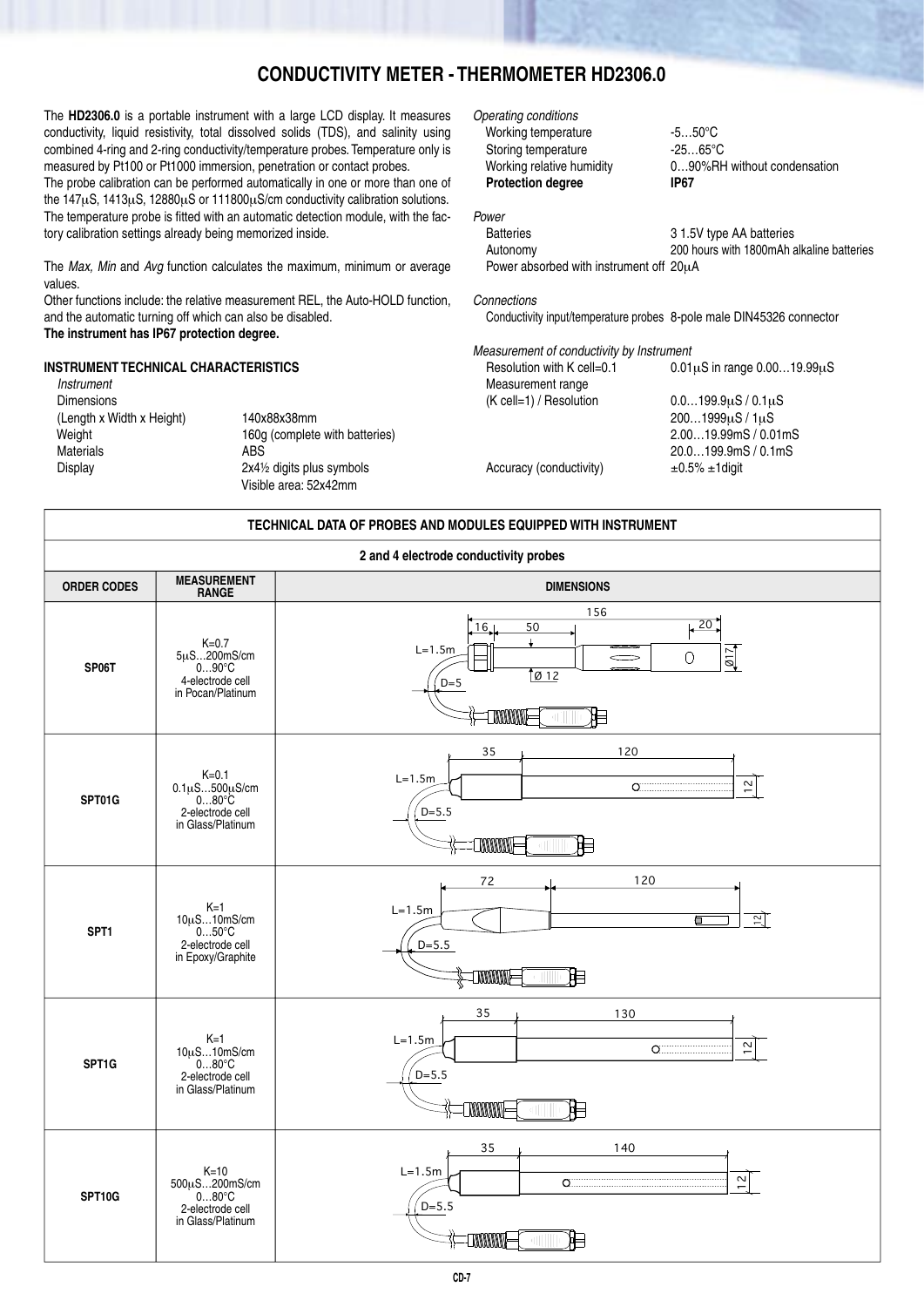Measurement of resistivity by Instrument<br>Measurement range / Resolution  $4.0...199.9\Omega / 0.1\Omega$ Measurement range / Resolution

 200…999Ω / 1Ω 1.00k…19.99kΩ / 0.01kΩ 20.0k…99.9kΩ / 0.1kΩ 100k…999kΩ / 1kΩ 1…10MΩ / 1MΩ

 2.00…19.99 g/l / 0.01 g/l 20.0…199.9 g/l / 0.1 g/l

Accuracy (resistivity)  $\pm 0.5\% \pm 1$  digit

Measurement of total dissolved solids (with coefficient  $X/TDS=0.5$ ) Resolution with K cell=0.1 0.05mg/l in range 0.00...19.99mg/l Measurement range (K cell=1) / Resolution 0.0…199.9 mg/l / 0.5 mg/l 200…1999 mg/l / 1 mg/l

Accuracy (total dissolved solids)  $\pm 0.5\% \pm 1$  digit

# Measurement of temperature by Instrument<br>Pt100 measurement range  $-50...+200^{\circ}C$

Pt100 measurement range  $-50...+200^{\circ}$ C<br>Pt1000 measurement range  $-50...+200^{\circ}$ C Pt1000 measurement range -50...<br>Resolution 0.1°C Resolution Accuracy  $\pm 0.25^{\circ}$ C<br>Drift after 1 year 0.1°C/year Drift after 1 year

Automatic/manual temperature *compensation*  $0...100^{\circ}$ C with  $\alpha_{\tau}$ =0.00...4.00%/°C Reference temperature 20°C or 25°C<br>
X/TDS conversion factor 0.4...0.8 χ/TDS conversion factor 0.4…0.8 Cell constant  $K$  (cm<sup>-1</sup>) 0.1, 0.7, 1.0 and 10.0

Standard solutions automatically detected (@25°C)

 147 μS/cm 1413 μS/cm 12880 μS/cm 111800 μS/cm

## **4 wire Pt100 and 2 wire Pt1000 Temperature probes**

| Model     | Type           | Working range       | Accuracy |
|-----------|----------------|---------------------|----------|
| TP47.100  | Pt100 4 wires  | $-50+200^{\circ}$ C | Class A  |
| TP47.1000 | Pt1000 2 wires | $-50+200^{\circ}$ C | Class A  |
| TP87.100  | Pt100 4 wires  | $-50+200^{\circ}$ C | Class A  |
| TP87.1000 | Pt1000 2 wires | $-50+200^{\circ}$ C | Class A  |

Common characteristics Resolution 0.1°C Temperature drift @20°C 0.005%/°C